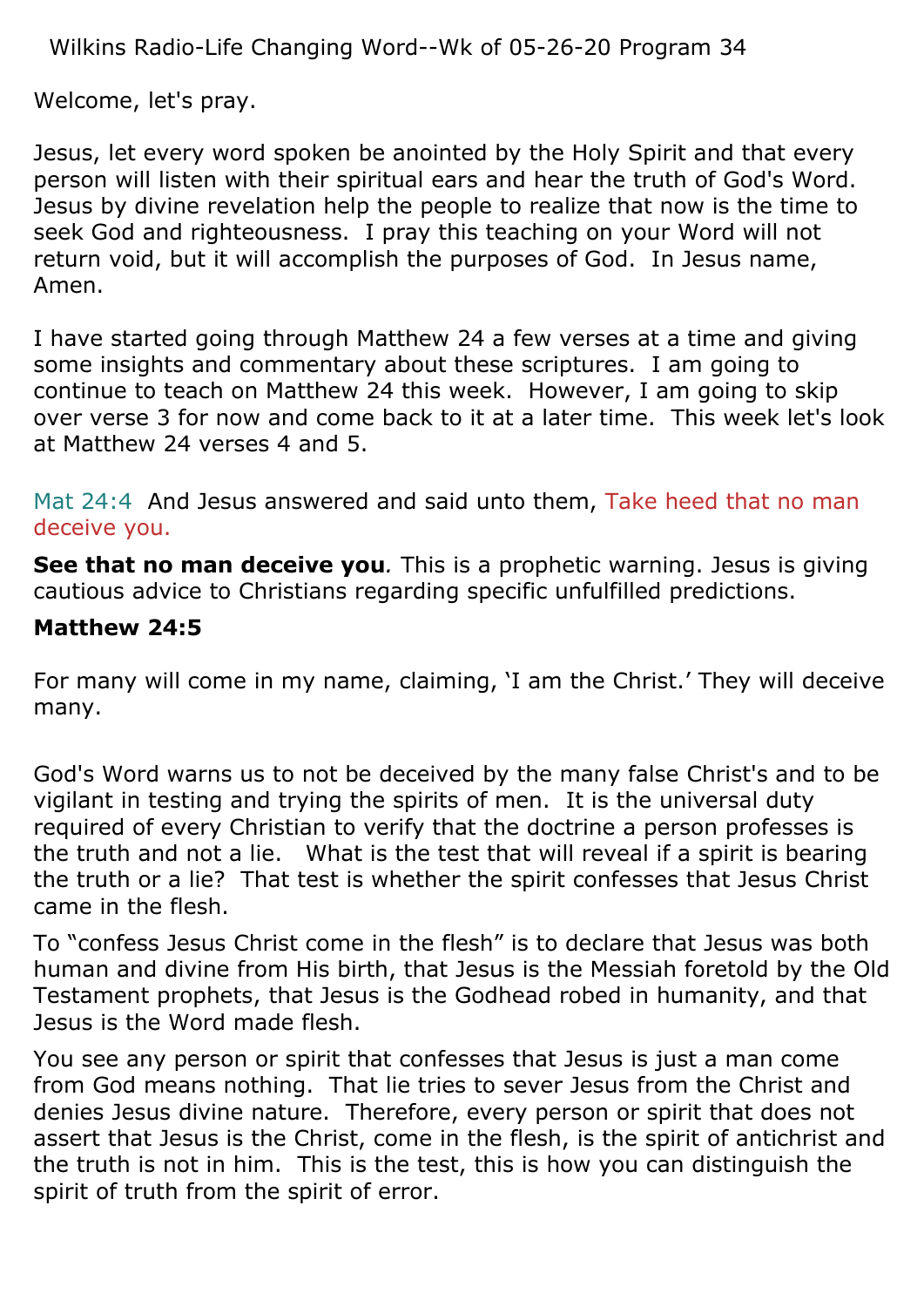We can also test the spirit of a person by looking at their motives or behaviors or personal traits. For example, are people motivated by vanity, fame, self-love, or greed. Are they boastful or are they humble and modest? Are they disobedient and have contempt for authority?

Other ways to detect a false prophet are as follows:

If they profess a strange or peculiar message from God.

If they pretend to be a special representative with an exclusive mission from God.

If they ever preach any doctrine contrary to Word of God, then they are a false teacher

A person who asserts that they have the only correct belief, but they do not display any holiness.

In religion there appears to be no truth that the evil one does not try to present a counterfeit to oppose the original. Just because something appears to be supernatural, does not signify that it is from God. The devil has supernatural powers also.

Let's look at an encounter in Acts 13:4-12 that Barnabas and Paul had on the island of Cyprus with a sorcerer, a false prophet, a Jew named Barjesus. Now the deputy of the country called for Barnabas and Paul and desired to hear the word of God. However, the sorcerer performed supernatural powers and tried to convince the deputy to not believe the word of God. Then Paul filled with the Holy Ghost called the sorcerer a child of the devil and told him to cease trying to pervert the ways of the Lord. Then Paul said that the hand of the Lord is upon thee and thou shall be blind and darkness fell on the sorcerer and when the deputy saw this demonstration of God's power he believed in the doctrine of the Lord.

I have to end it there but I will continue to teach on Matthew 24 next week.

If you are not sure that your soul would go to be with Jesus if your soul was required of you.

Please repeat this prayer with me.

Jesus I confess I am a sinner. I repent of my sins. Please forgive me as I forgive others who have hurt me. Jesus come into my heart and be my Lord and Savior. Jesus heal me of all my diseases, give me peace and a good night sleep. In Jesus name, Amen.

I am going to continue to discuss Matthew 24 in the coming weeks. Please email me and let me know if you are enjoying this Bible study or if you have any questions or if I can pray for you. The whole world is suffering because of the Covid19 virus. I believe that if you humble yourself and repent and